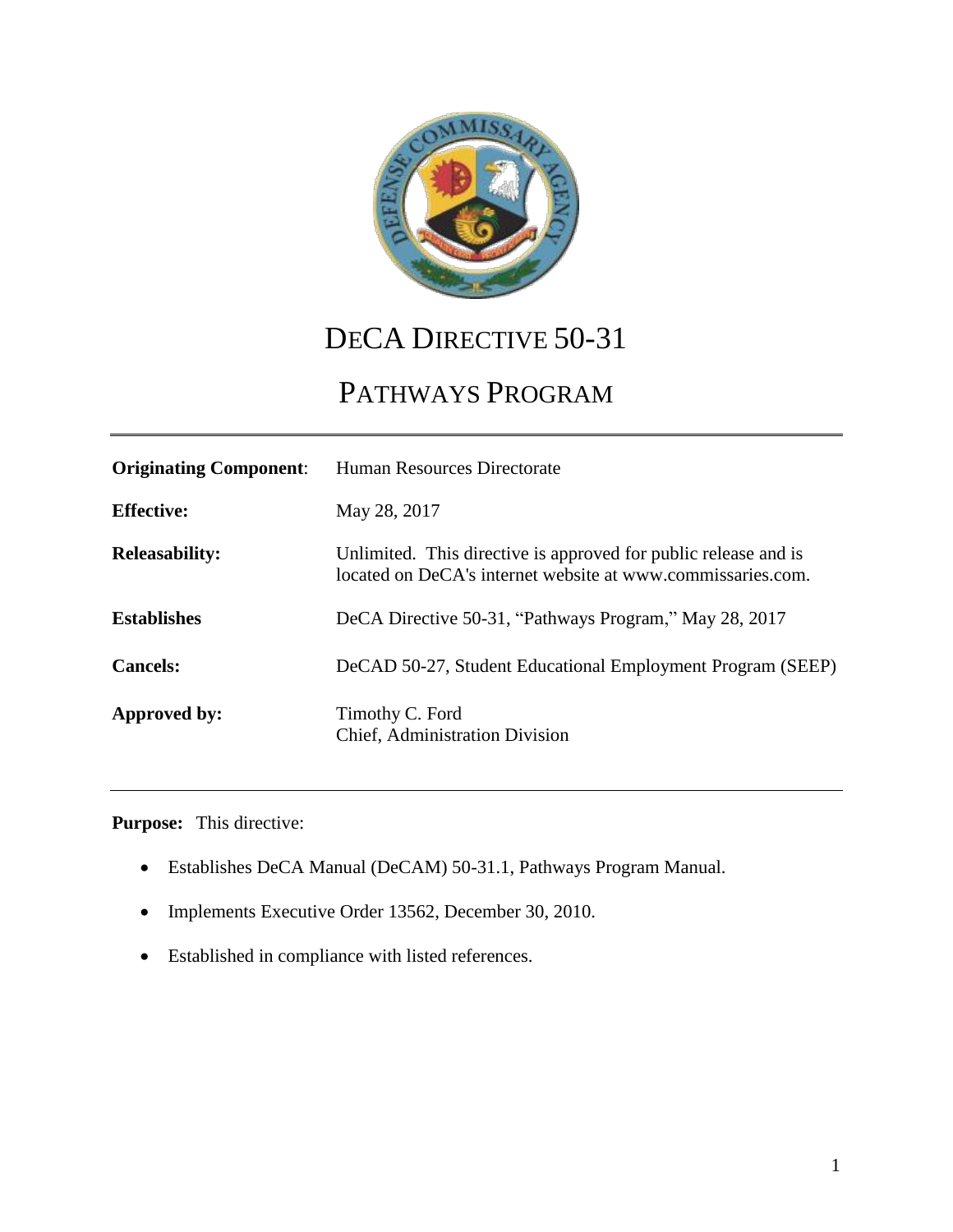### **TABLE OF CONTENTS**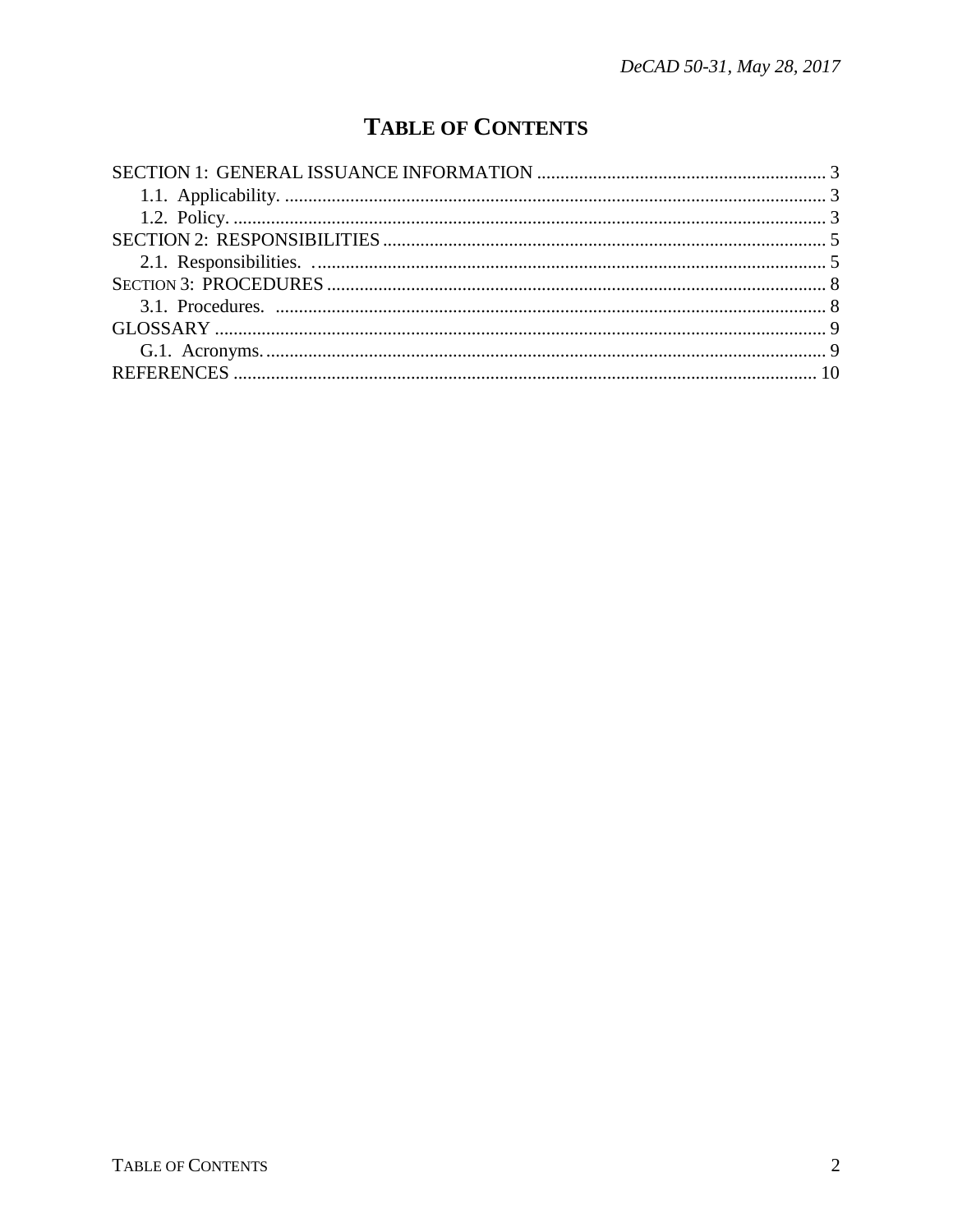#### **SECTION 1: GENERAL ISSUANCE INFORMATION**

<span id="page-2-1"></span><span id="page-2-0"></span>**1.1. APPLICABILITY**. The Pathways Internship Program is for current students and replaces the former Student Career Experience Program (SCEP) and the Student Temporary Employment Program (STEP). The Pathways Recent Graduates (RG) Program is a program designed to provide developmental opportunities in Federal employment for individuals who have recently graduated from qualifying educational institutions or programs.

<span id="page-2-2"></span>**1.2. POLICY**. It is DeCA policy that the Pathways Program shall:

a. Offer clear paths to Federal internships for students and careers for recent graduates. DeCA will work to provide students and recent graduates with work opportunities in the retail food industry and other professional career fields that provide support to the military commissary system. This program is designed to achieve the following goals:

b. Provide students and recent graduates with occupational experiences in the supermarket/ military commissary business, as well as a variety of career fields that support DeCA's mission, without regard to their race, color, national origin, gender, age, religion, or disability.

c. Provide a setting where high quality students and recent graduates can obtain a creative, individualized work, and educational experience.

d. Provide training and potential job opportunities for students and recent graduates who desire a career with DeCA after graduation.

e. Provide DeCA with well-trained and motivated student trainees/recent graduates, who can play a vital role in helping the Agency meet its needs for experienced and competent workers, supervisors, managers, and executives.

f. The Pathways for Students and RG Program consists of two components: Pathways Intern Program and the RG Program.

(1) The Intern Program is a planned, progressive educational program that provides students with work opportunities in a variety of retail food industry and professional career fields. Pathways Intern appointments are categorized into two opportunities, Career Pathways Intern (CPI) and Temporary Pathways Intern (TPI). After successful completion of the program the CPI has potential for noncompetitive conversion to Federal career service. The TPI appointment is typically used for summer hire or special projects and is not eligible for noncompetitive conversion to Federal career service.

(2) The RG position provides employment opportunities in a variety of retail food industry and professional career fields. The year-long program will provide the RG valuable experience in a structured work environment with formal training, on-the-job training, and participation in a structured Mentor Program. A participant in the RG Program is eligible for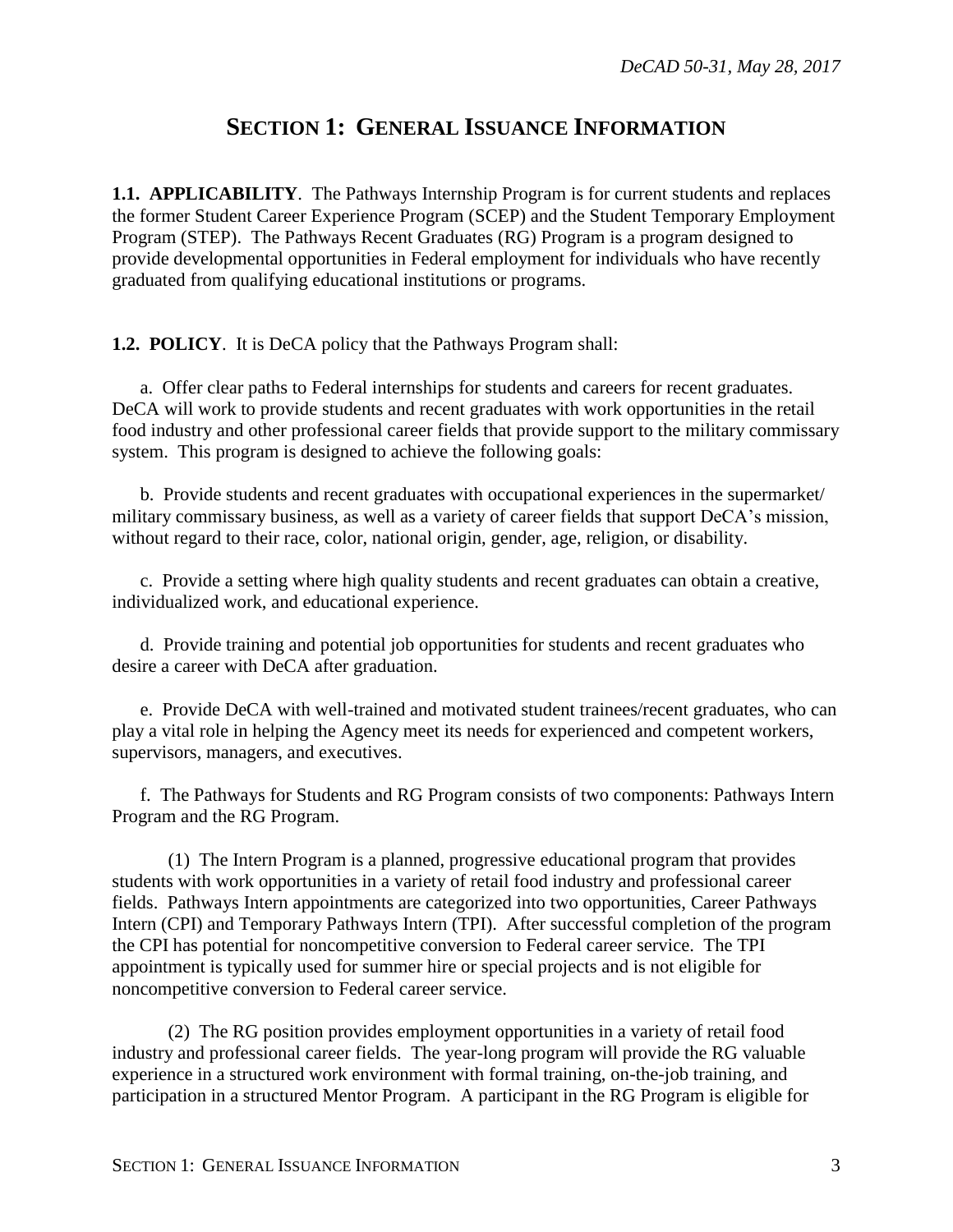noncompetitive conversion to a term, career, or career-conditional appointment following successful completion of the year long program (or any approved extension).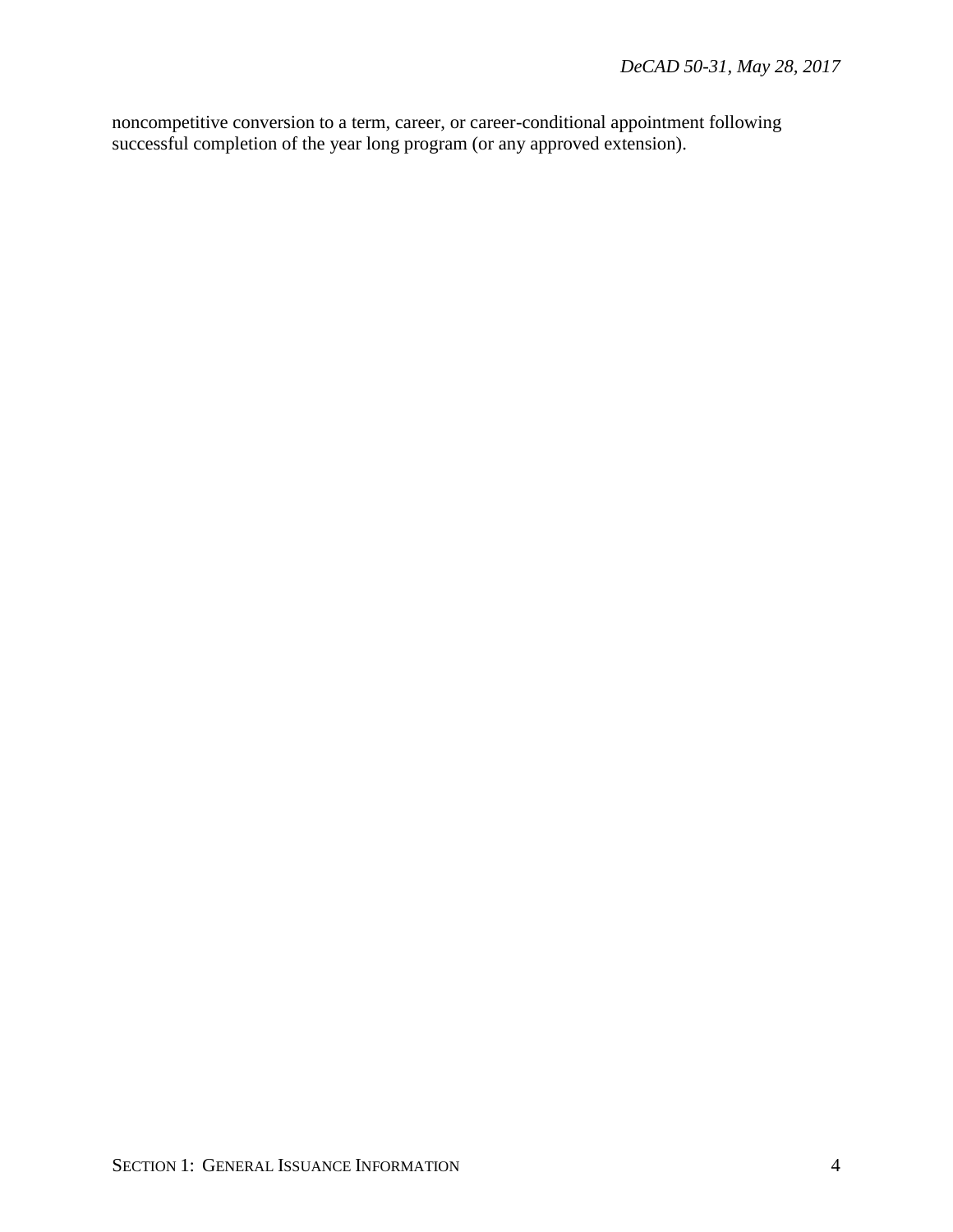#### **SECTION 2: RESPONSIBILITIES**

<span id="page-4-1"></span><span id="page-4-0"></span>**2.1. RESPONSIBILITIES**. All responsible parties listed below shall conform to the guidelines as described below.

a. DeCA Director. The DeCA Director shall:

(1) Be responsible for the overall administration of the DeCA Pathways Program;

(2) Support the use of the Pathways Program for Students and RGs to promote the recruitment and retention needs of the Agency.

b. Director, Human Resources (HR). The Director, HR shall:

(1) Develop policy governing the implementation, administration and use of the program at DeCA;

(2) Provide program oversight and ensure that all managers and supervisors are aware of program requirements and their responsibilities related to each program and participant within their organization according to Part 362 of Title 5, Code of Federal Regulations (CFR);

(3) Adhere to the Memorandum of Understanding (MOU) between the Department of Defense and the Office of Personnel Management (OPM) as outlined in Part 362, Section 362.104 of Title 5, CFR;

(4) Meet OPM public notification requirements by providing Pathways Program opportunities and procedures for application to the general public, as provided by Part 362, Sections 362.105 (b), 362.203 (a), and 362.303 (a) of Title 5, CFR.

c. DeCA Pathways Program Coordinator (PPC). The PPC shall:

(1) Serve as the primary point-of-contact (POC) for all issues related to the operation and implementation of the programs; coordinate recruitment and on-boarding process for Pathways Program participants;

(2) Coordinate Pathways Program plans with stakeholders and other hiring plans;

(3) Serve as liaison with OPM; for example, provide updates to OPM on Pathways Program implementation, obtain clarification on program issues, and share best practices;

(4) Define criteria for requesting breaks in program, approving extension of up to 120 days where applicable;

(5) Advise Functional Process Owners (FPOs), office chiefs, zone managers, store directors, area directors, and their designee on all aspects of the Pathways Program (PP).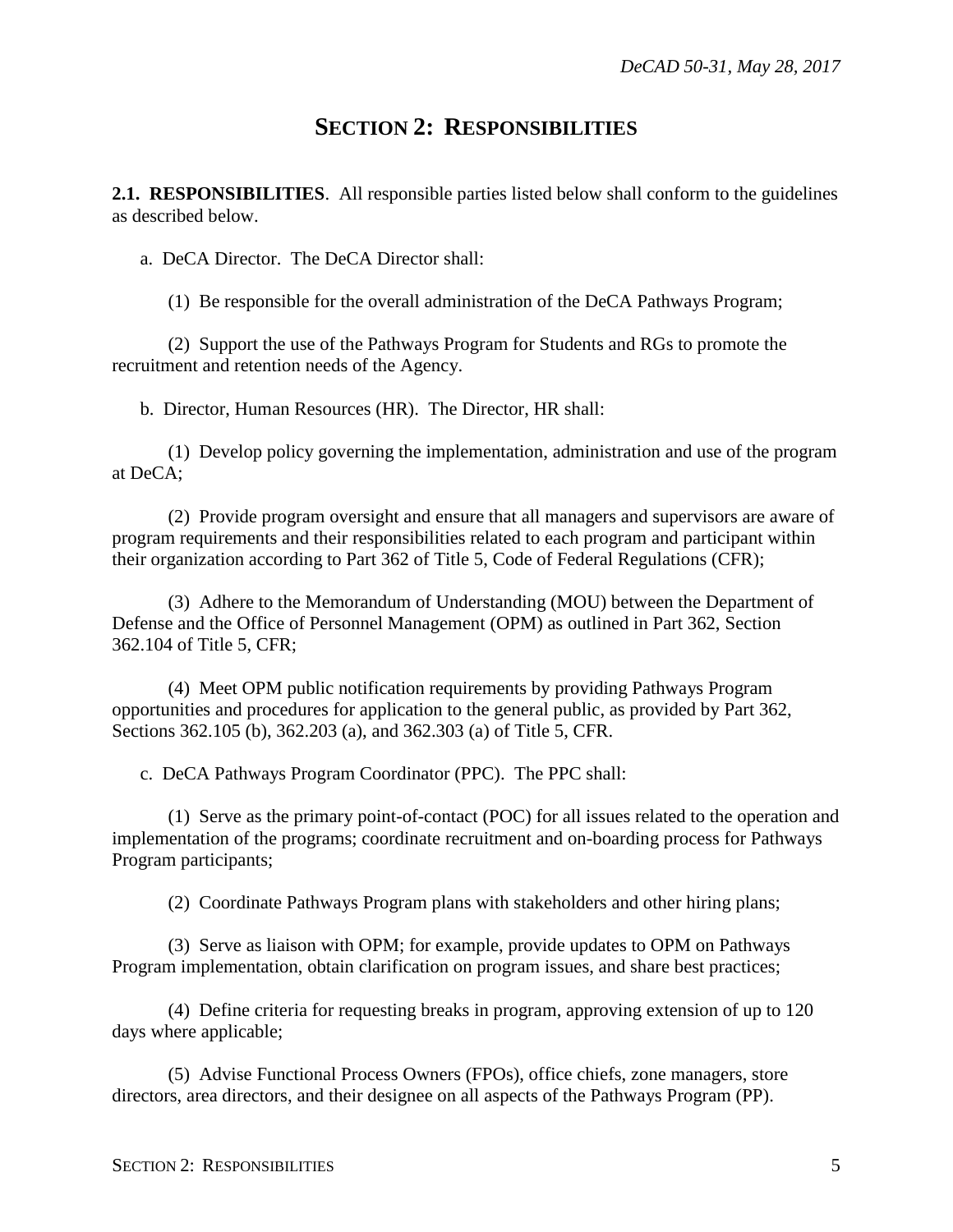d. Human Resources Service Provider (HRSP). The HRSP shall:

(1) Process personnel actions for the PP, in accordance with (IAW) the guidance set forth in this document, the Guide to Processing Personnel Actions (GPPA), and the provisions of the PP;

(2) Develop job opportunity announcements (JOA) and post positions using a public source (e.g., USAJOBS.gov);

(3) Appoint candidates for the PP under the appointing authority, Schedule D in the excepted service, codified by OPM in Part 213, Section 213.3402 (a), (b), and (c) of Title 5, CFR, as established by Executive Order 13562;

(4) Confirm participants fully meet qualification requirements for the noncompetitive conversion to term, career, or career-conditional appointment;

(5) Process conversion to a new appointment under Schedule D, as provided in Part 362, Section 362.204 of Title 5, CFR, within 120 days from the effective date of program completion.

e. Hiring Managers and Supervisors. Hiring managers and supervisors shall:

(1) Execute a written Participant Agreement that clearly identifies expectations according to Part 362, Section 362.106 of Title 5, CFR;

(2) Prepare an Individual Development Plan (IDP) for each PP participant that contains an overall plan of development, training activities, and competencies the participant must attain by the end of the program. Plan assignments according to the requirements of the IDP to enhance development of the participant, to include scheduling training and rescheduling or substituting developmental activities when necessary;

(3) Ensure all participants receive training and are provided the resources necessary to fulfill the requirements of their IDP, discuss each training activity with the participant once completed to assess the participants level of comprehension and determine the effectiveness of the training material;

(4) Evaluate performance/conduct and ensure that the participant has a clear understanding of the evaluation. Provide counseling and guidance when performance is determined to be less than satisfactory;

(5) Ensure all education requirements are maintained by the participant throughout the length of the program. Notify the PPC of changes in the Interns academic status (e.g. withdrawing from a class during the academic session/GPA deficiency/change in projected graduation date). Notify PPC of an intern's request to take a break in the program as applicable. Supervisors will set up quarterly meetings with the intern to ensure the requirements of the program are adhered to;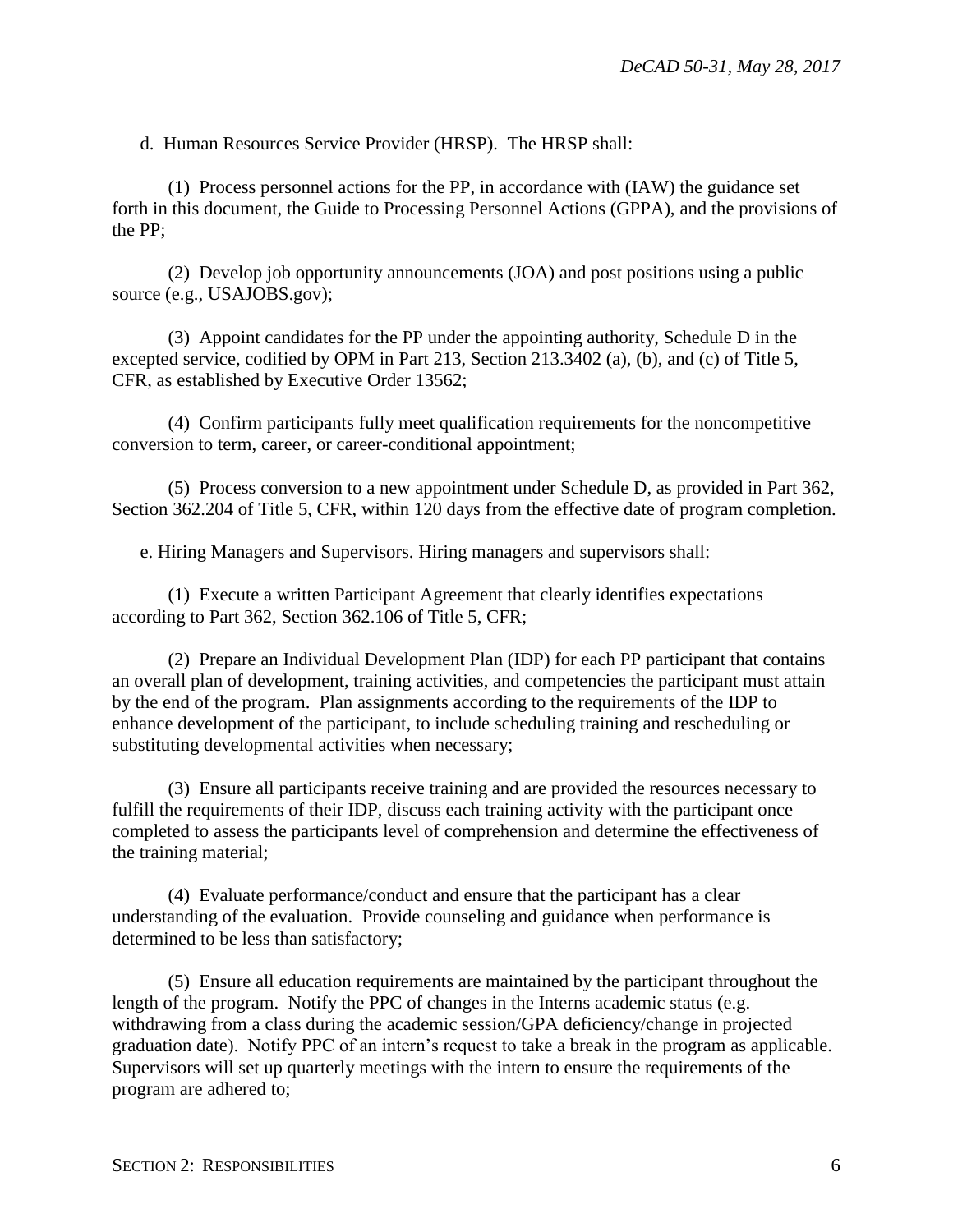(6) Request current transcripts from the intern at the end of each academic period (quarter or semester/end of academic term) to validate continued student eligibility.

(7) Notify PPC of recommendation to convert or not convert a program participant into the permanent service upon completion of the program. Notification should take place approximately two months prior to projected conversion.

f. Pathways Program Participant. The PP participant shall:

(1) Adhere to all provisions of the Participant Agreement between the participant and Agency;

(2) Participate with the supervisor in the development of the IDP and comply with all requirements established in the IDP;

(3) Learn as much as possible about the career field in which employed and the nature of the work to prepare for future career decisions;

(4) Intern participant only - Keep supervisor and PPC informed of work experience progress and changes concerning education status;

(5) Intern participant only - Provide current transcripts to supervisor and PPC at the end of each academic period (quarter/semester/end of academic term). Inform supervisor of any change in academic status to include GPA and/or enrollment status;

(6) Intern participant only - Continue to be enrolled as at least a half-time student, maintain a cumulative GPA of 2.0 , or higher, on a 4.0 grading scale and remain in good academic standing (according to the school's definition);

(7) Intern participant only - If a break in program is needed for any reason, the intern must notify the supervisor and PPC of the requested break, in writing, prior to the break taking place. The approval for the initial break in program is with the student's second-line supervisor;

(8) Intern participant only- Inform their supervisor about instances when the agreed upon work schedule does not allow ample time to meet educational requirements.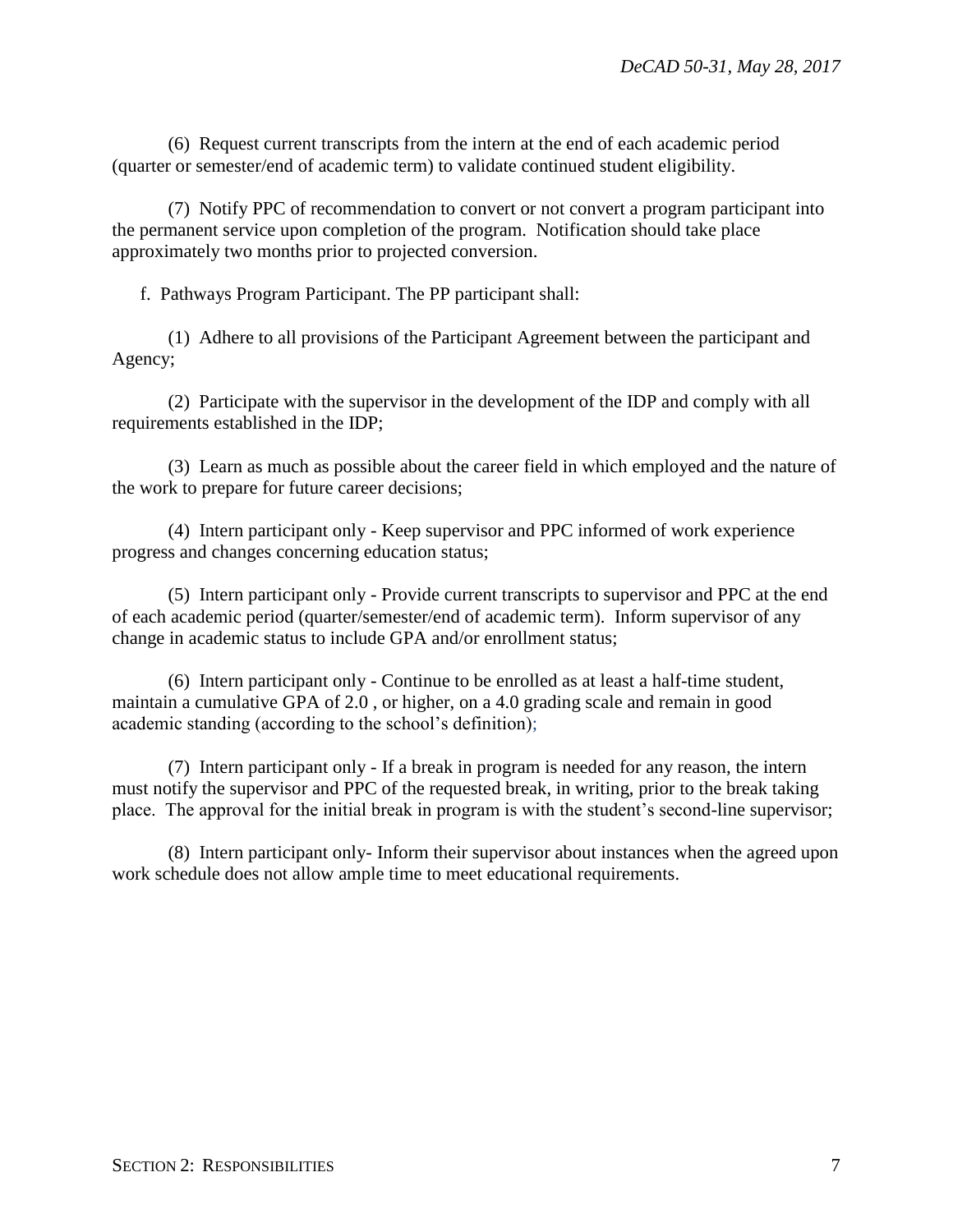### **SECTION 3: PROCEDURES**

<span id="page-7-1"></span><span id="page-7-0"></span>**3.1. PROCEDURES.** This Directive contains internal management control provisions that are subject to evaluation and testing as required by DoD Directive (DoDD) 5105.55.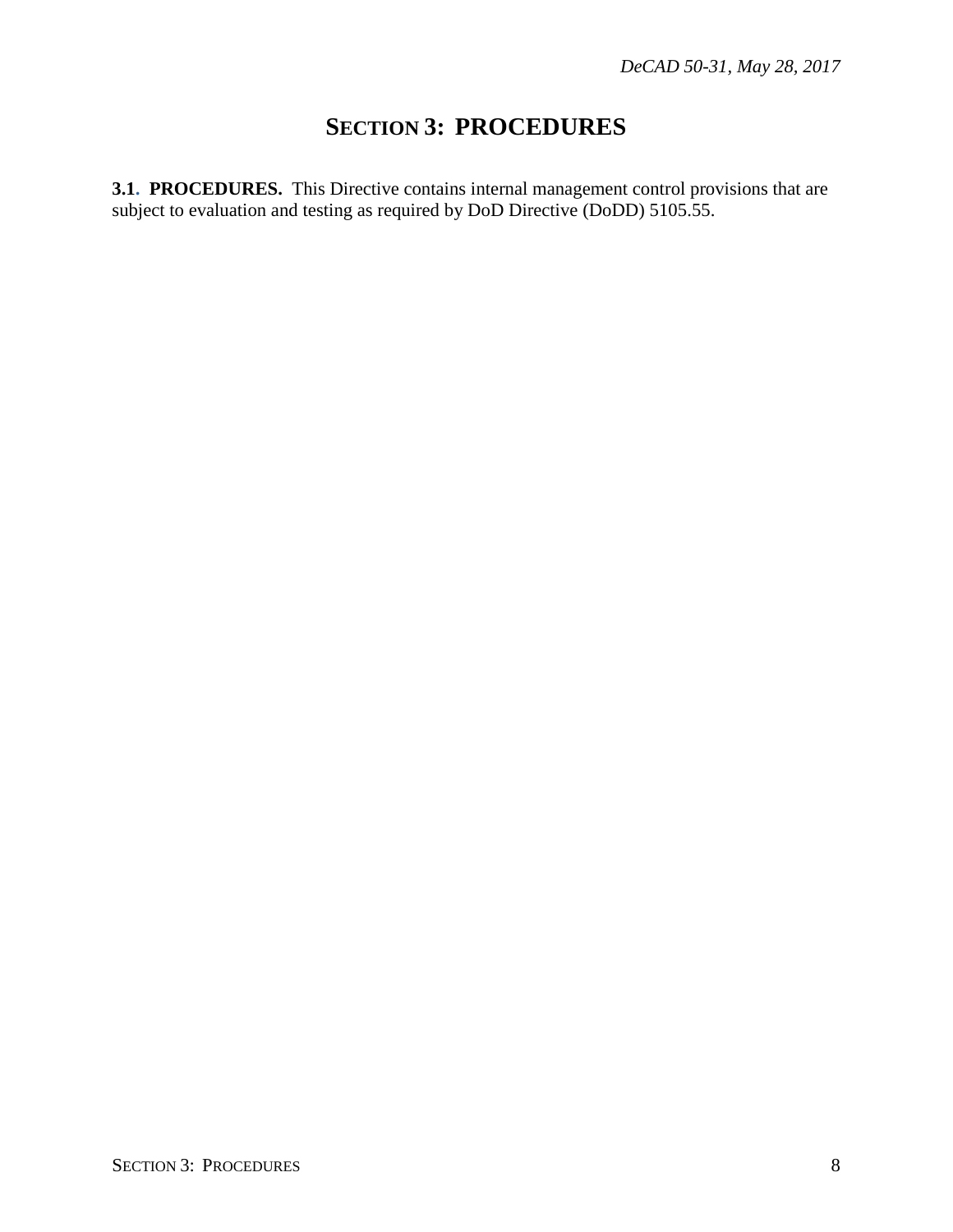#### **GLOSSARY**

#### <span id="page-8-1"></span><span id="page-8-0"></span>**G.1. ACRONYMS.**

| <b>CFR</b><br><b>CPI</b>                 | Code of Federal Regulations<br>Career Pathways Intern                                        |
|------------------------------------------|----------------------------------------------------------------------------------------------|
| <b>DeCA</b><br><b>DoD</b><br><b>DoDD</b> | <b>Defense Commissary Agency</b><br>Department of Defense<br>Department of Defense Directive |
| <b>FPO</b>                               | <b>Functional Process Owner</b>                                                              |
| <b>GPA</b><br><b>GPPA</b>                | grade point average<br>Guide to Processing Personnel Actions                                 |
| <b>HR</b><br><b>HRSP</b>                 | <b>Human Resources</b><br>Human Resource Service Provider                                    |
| <b>IAW</b><br><b>IDP</b>                 | in accordance with<br><b>Individual Development Plan</b>                                     |
| <b>JOA</b>                               | <b>Job Opportunity Announcement</b>                                                          |
| <b>MOU</b>                               | Memorandum of Understanding                                                                  |
| <b>NTE</b>                               | not to exceed                                                                                |
| <b>OPM</b>                               | <b>Office of Personnel Management</b>                                                        |
| POC<br>$\bf PP$<br><b>PPC</b>            | point of contact<br>Pathway Program<br>Pathways Program Coordinator                          |
| <b>RG</b>                                | <b>Recent Graduate</b>                                                                       |
| <b>SEEP</b>                              | <b>Student Educational Employment Program</b>                                                |
| <b>TPI</b>                               | <b>Temporary Pathways Intern</b>                                                             |